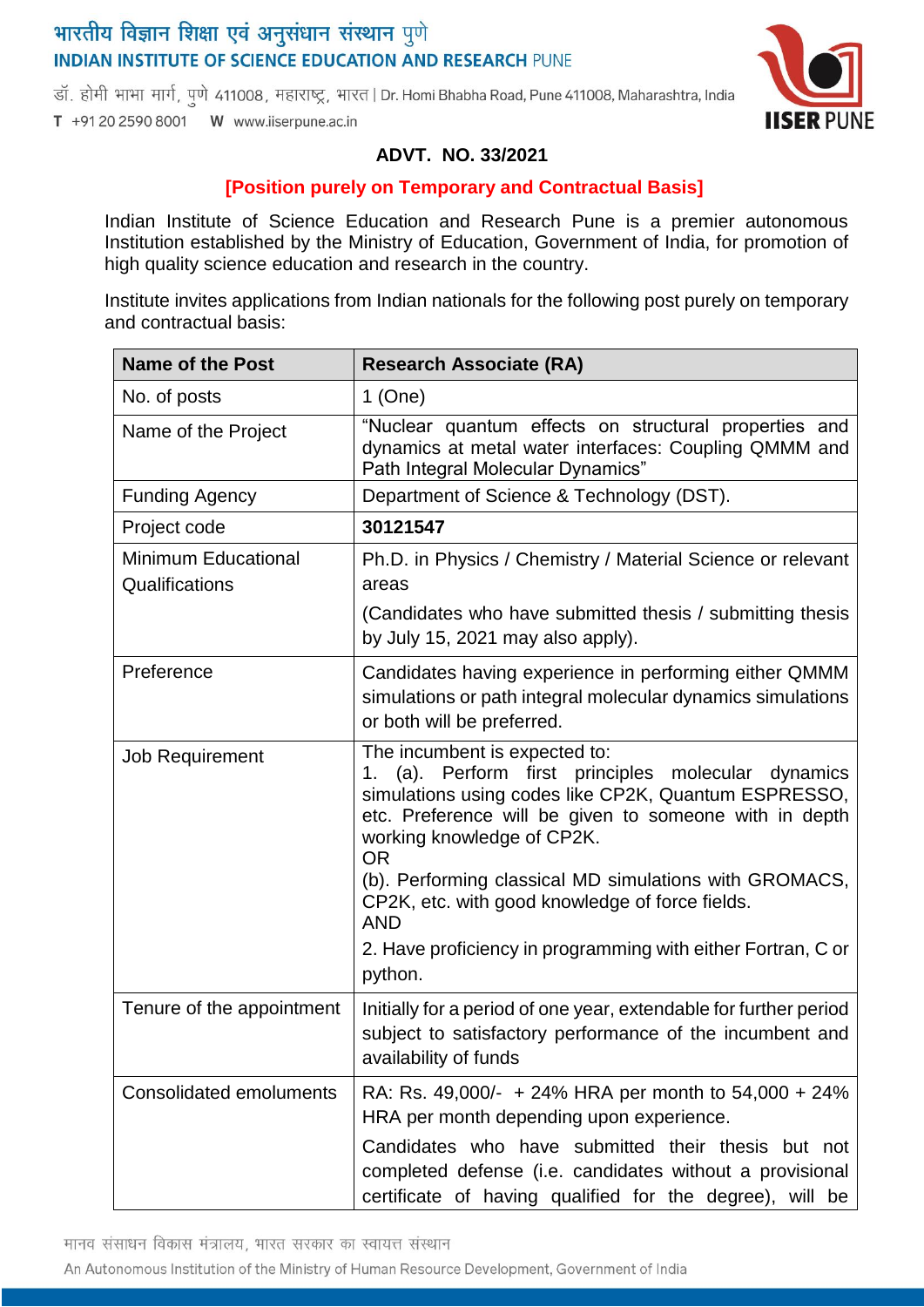|                          | designated as Senior Research Fellow (SRF) and paid<br>Rs. 35,000/- + 24% HRA till the time of submission of<br>Provisional Ph.D. certificate. |
|--------------------------|------------------------------------------------------------------------------------------------------------------------------------------------|
| Age                      | RA: Not more than 35 years as on last date of application<br>SRF: Not more than 32 years as on last date of application                        |
| Last date of application | June 30, 2021                                                                                                                                  |

## **HOW TO APPLY:**

- $\triangleright$  Interested candidates should send the application by email addressed to **pghosh@iiserpune.ac.in** on or before **June 30, 2021**. Please mention **"Research Associate, Project Code: 30121547"** in the subject line of the email. The application should include a (i) full CV with complete list of publications, (ii) a brief summary of the work done in Ph.D. and / or post Ph.D., (iii) name and contact of at least two referees and (iv) a write up highlighting the candidate's expertise in programing.
- **The candidate should have submitted thesis by July 15, 2021. An intimation of the same with relevant proof should be sent to the above email ID on or before July 15, 2021.**
- $\triangleright$  Incomplete applications will not be considered.
- $\triangleright$  For queries regarding the scientific aspect of the project, candidates can contact at the above mentioned email id.
- $\triangleright$  Applications submitted through any other job portals like Naukri.com, etc. will not be accepted.
- $\triangleright$  The list of the shortlisted candidates for selection process with details of date, time and venue will be put up on the Institute website below this advertisement and candidates will be informed **by e-mail** only.
- $\triangleright$  The print out of the application form sent by email signed and dated by the applicant along with recent passport size photograph and photocopies of relevant certificates and other testimonials in support of age, qualification, experience etc. will be collected at an appropriate stage.

#### **General Information / details about the posts**

- 1. The appointment is purely temporary and will terminate automatically without any notice or compensation on termination of the project.
- 2. The appointed person shall have no claim of appointment / absorption in Funding Agency or in IISER Pune.
- 3. The appointment of the applicant will be governed by the terms and conditions of the funding agency particularly applicable to the said project.
- 4. The qualification prescribed should have been obtained from recognized Universities / Institutions.
- 5. The prescribed educational qualification/s are the bare minimum and mere possession of same does not entitle candidates to be called for interview. Where number of applications received in response to this advertisement is large, it may not be convenient or possible to interview all the candidates. Based on the recommendations of the Screening Committee, the Project Investigator may restrict the number of candidates to be called for the interview to a reasonable limit after taking into consideration qualifications and experience over and